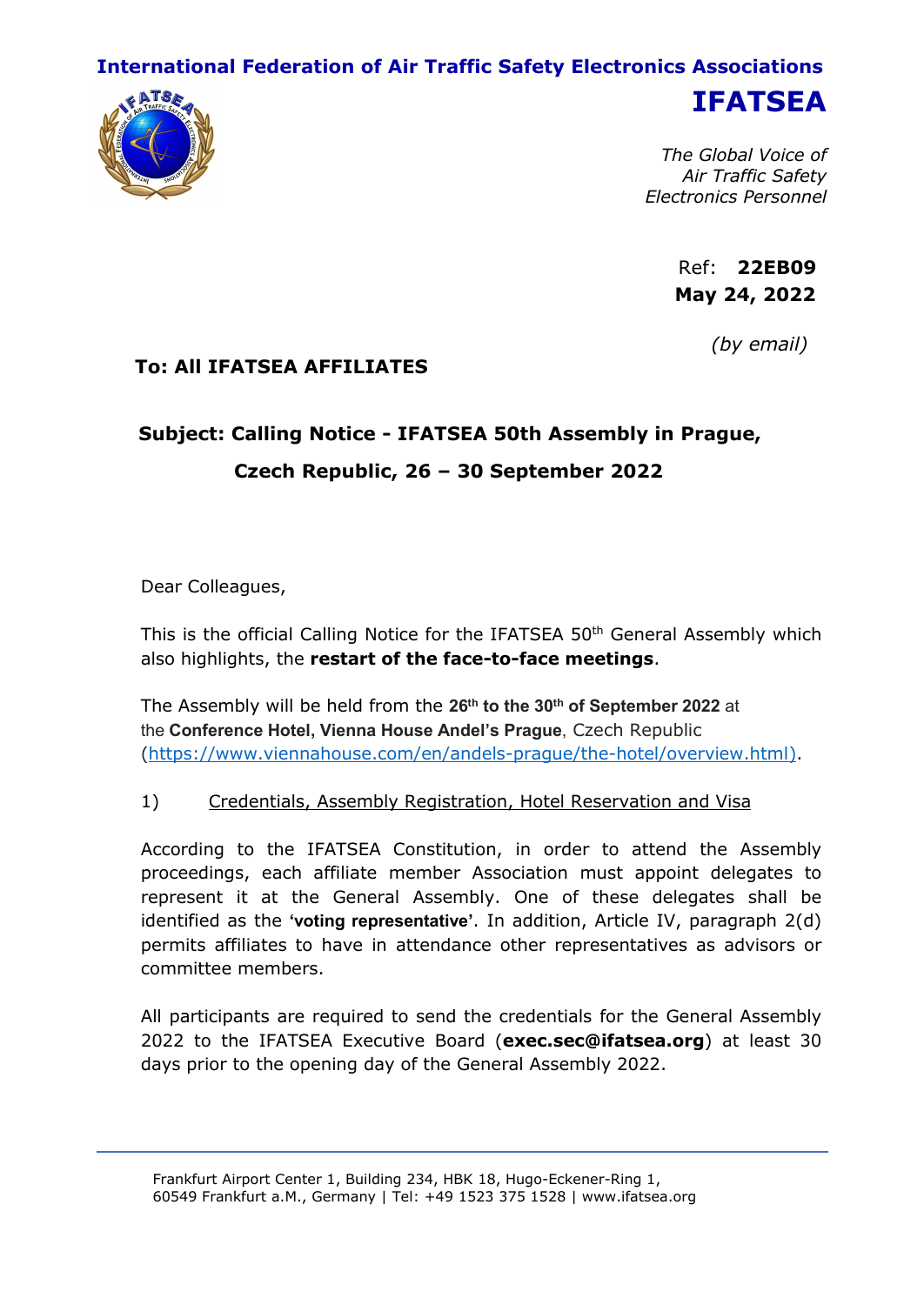The registration will only be confirmed if, the Form of Credentials (attached) is sent to the Executive Board. You may also download the credentials forms via the IFATSEA E-Library: <https://ifatsea.app.box.com/folder/163178363205>

The hosting Czech Affiliate (CZATSEA) and the ANS CZ are diligently working hard to ensure a successful General Assembly.

Affiliates are therefore being encouraged to visit and monitor the Assembly website (http://50thifatseaga2020.org) for information and details on hotel reservation and registration. Affiliates **requiring visas should apply as soon as possible** to get their visa on time.<br>2) Agenda

The Draft Agenda for the Assembly, Regional Meetings and Sub-Committees will be published and updated on the Assembly website at least 60 days prior to the opening of the General Assembly. Final Agenda's will be published during the first week of the General Assembly.

Affiliates who wish to give presentations during the Assembly, should contact the Executive Board at least 30 days before the Assembly starts.

### 3) Amendment to the Constitution

According to the IFATSEA Constitution, this year is only for elections and not for constitutional changes. However, as the IFATSEA Registration is ongoing, this is considered an extraordinary situation and in order to expedite the registration process and related activities, there will be a discussion and opportunity for constitutional changes.

In line with the IFATSEA constitution, amendment proposals should be notified in writing to the Executive Secretary. The deadline for submission of constitutional change proposals shall **not be later than 60 days before** the first day of opening the General Assembly.

Proposals to be submitted must be signed by the Principal Officer of the Affiliate Association and sent to IFATSEA by e-mail to the Executive Secretary ([exec.sec@ifatsea.org](mailto:exec.sec@ifatsea.org)).

#### 4) Elections

The IFATSEA Constitution mandates that, elections forelected members of the Executive Board with expiring tenure will be held during the general assembly **to maintain continuity of Governance**.